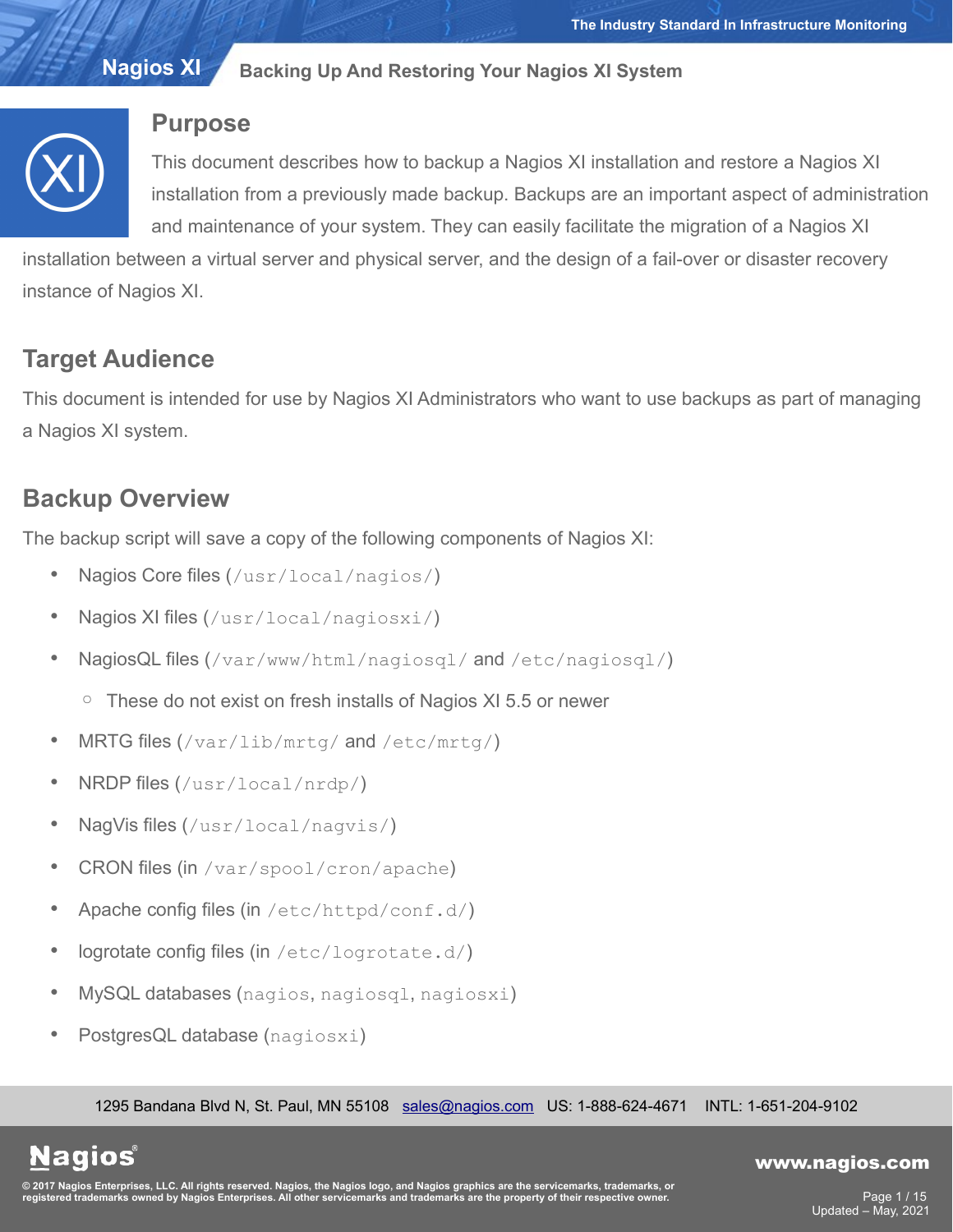- $\circ$  Clean installs of Nagios XI from 5.x will have the  $\frac{1}{1000}$  database created in MySQL.
- Upgraded installs will continue to use PostgresQL and the restore script will correctly identify this

The backup script will save backups in the /store/backups/nagiosxi/ directory. Backup names correspond to the Unix timestamp at the time the backups were created, for example  $1479858002.tar.gz.$ 

The backup script will:

**Nagios®** 

- Gather all the files explained above into a directory in /store/backups/nagiosxi/
- After collecting all of this data it then creates the  $tan, qz$  file
- When the .  $tar.qz$  file is successfully created, it will then delete all the files it collected during the gathering process
	- $\circ$  It is important that there is enough free disk space in /store/backups/nagiosxi/ for the steps just explained, otherwise the backup process will fail *(and your Nagios XI server may run out of disk space causing other issues)*
- In relation to the scheduled backups (explained further on in this documentation), once the .tar.gz file is successfully created it will be copied to the location defined in the scheduled backup method and then deleted from / store/backups/nagiosxi/

**NOTE 1:** The backup script restarts the **nagios** service at the beginning of the backup to ensure the retention. dat file is up to date with the latest information. There will be a slight interruption to the monitoring process when the restart occurs.

**NOTE 2:** If you changed your MySQL root password to something different than "nagiosxi" (the default), you will need to edit the script and change the themysqlpass= definition found in the first few lines of the script.

1295 Bandana Blvd N, St. Paul, MN 55108 [sales@nagios.com](mailto:sales@nagios.com) US: 1-888-624-4671 INTL: 1-651-204-9102

© 2017 Nagios Enterprises, LLC. All rights reserved. Nagios, the Nagios logo, and Nagios graphics are the servicemarks, trademarks, or<br>registered trademarks owned by Nagios Enterprises. All other servicemarks and trademark

## [www.nagios.com](https://www.nagios.com/)

Page 2 / 15 Updated – May, 2021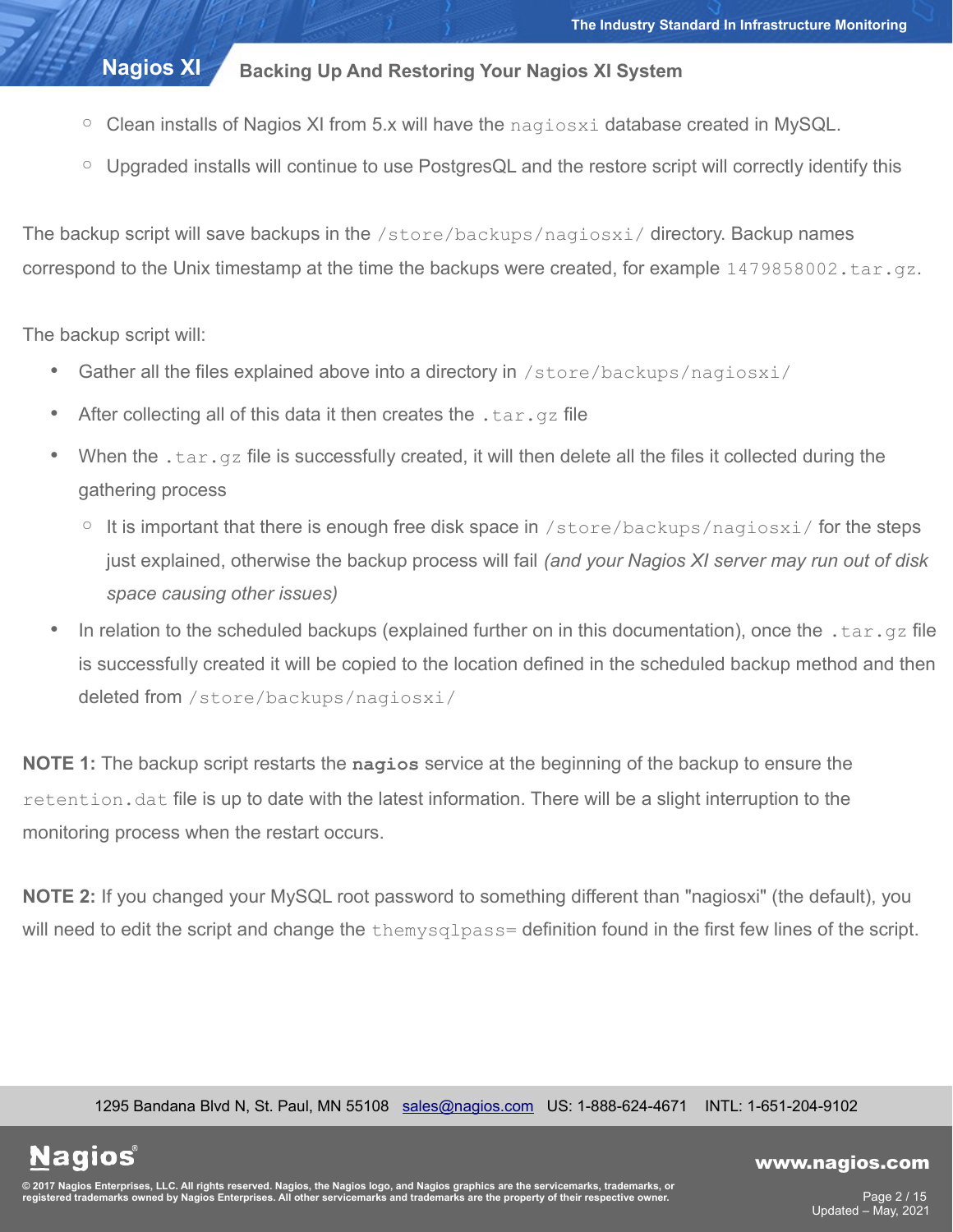# **Store Backups On Remote Location**

It is recommended that you save a copy of the backups that are created on an another server or backup medium. There's no point in having backups if they reside on a disk that just crashed.

You can schedule backups to be stored on a remote location using FTP or SSH. Navigate to **Admin** > **System Backups** > **Scheduled Backups** and here you will find the **FTP** and **SSH** tabs. If you had a remote location mounted to a directory in the file system you could also use the **Local** tab to backup to that location. Further information can be found in this KB article:

<https://support.nagios.com/kb/article.php?id=482>

# **Backup Methods**

There are multiple methods for creating a backup:

- From the command line
- Using the web interface
	- Manually created
	- Scheduled

**Nagios**®

# **Creating A Backup From The Command Line**

To create a backup of your Nagios XI system from the command line, open a terminal or SSH session and log into your Nagios XI server as the root user. Next you can create a backup of your Nagios XI installation by running the following script:

/usr/local/nagiosxi/scripts/backup\_xi.sh

1295 Bandana Blvd N, St. Paul, MN 55108 [sales@nagios.com](mailto:sales@nagios.com) US: 1-888-624-4671 INTL: 1-651-204-9102

© 2017 Nagios Enterprises, LLC. All rights reserved. Nagios, the Nagios logo, and Nagios graphics are the servicemarks, trademarks, or<br>registered trademarks owned by Nagios Enterprises. All other servicemarks and trademark

## [www.nagios.com](https://www.nagios.com/)

Page 3 / 15 Updated – May, 2021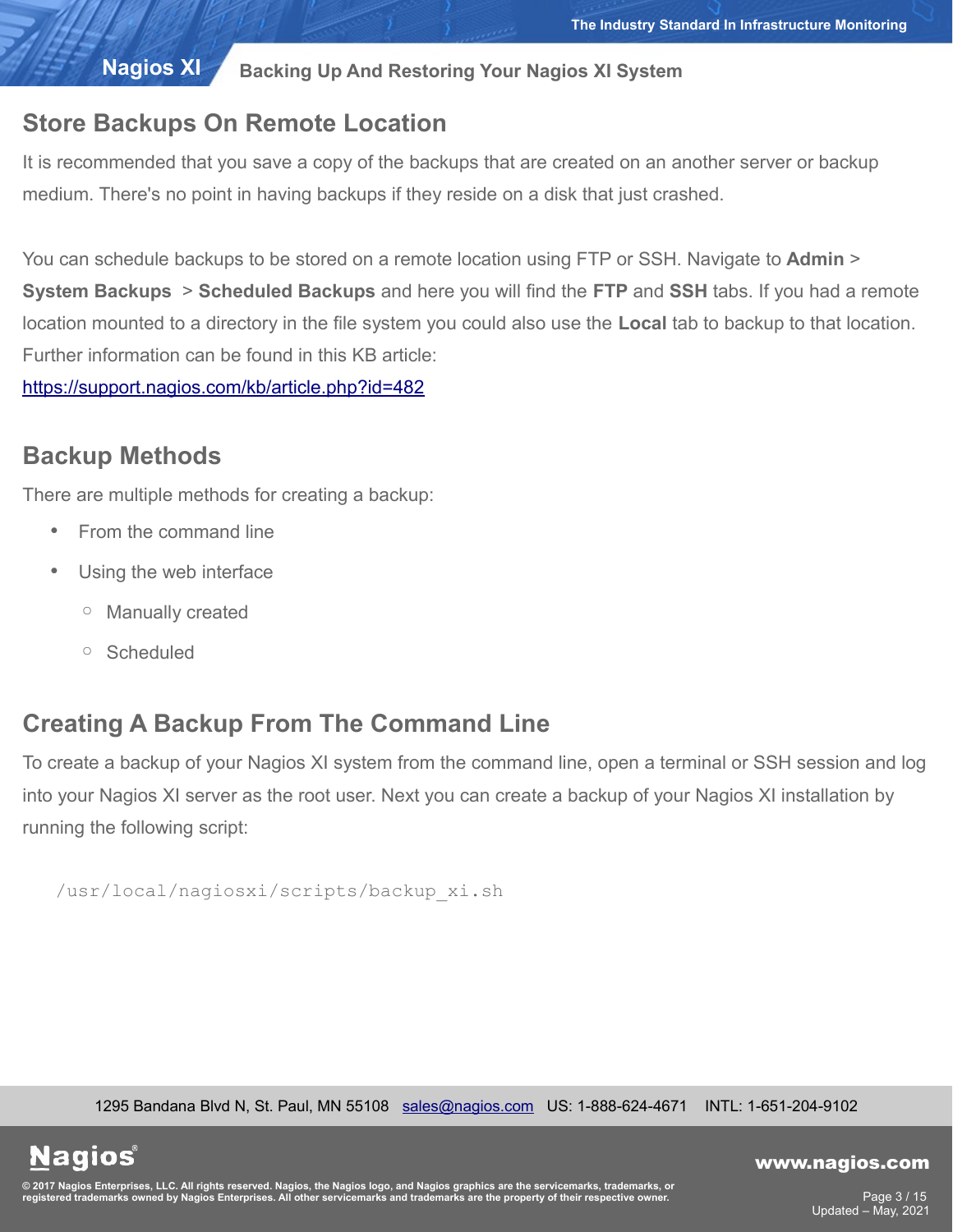A successful backup will complete with the following message:

| BACKUP COMPLETE                                            |
|------------------------------------------------------------|
|                                                            |
| Backup stored in /store/backups/nagiosxi/1479858443.tar.gz |

# **Creating A Manual Backup In The Web Interface**

You can create manual backups in the web UI via **Admin** > **System Backups** > **Local Backup Archives**.



Click the **Create Backup** button and the backup process will begin. There is no status of the backup process on this page, you will only know it is completed when the  $\tan z$  file appears in the list of backups.

# **Scheduling Backups In The Web Interface**

You can schedule backups in the web UI via **Admin** > **System Backups** > **Scheduled Backups**. There are three methods available for scheduling backups (FTP, SSH, Local). You are not restricted to choosing any particular method, multiple options are available however it is advisable that you do not overlap backup schedules. To enable a scheduled backup method you need to check the **Enable** box at the top of the tab.

Any of the methods allow you to schedule it for Daily, Weekly or Monthly (*first day of*) along with specifying a particular time.

1295 Bandana Blvd N, St. Paul, MN 55108 [sales@nagios.com](mailto:sales@nagios.com) US: 1-888-624-4671 INTL: 1-651-204-9102

**Nagios®** 

### [www.nagios.com](https://www.nagios.com/)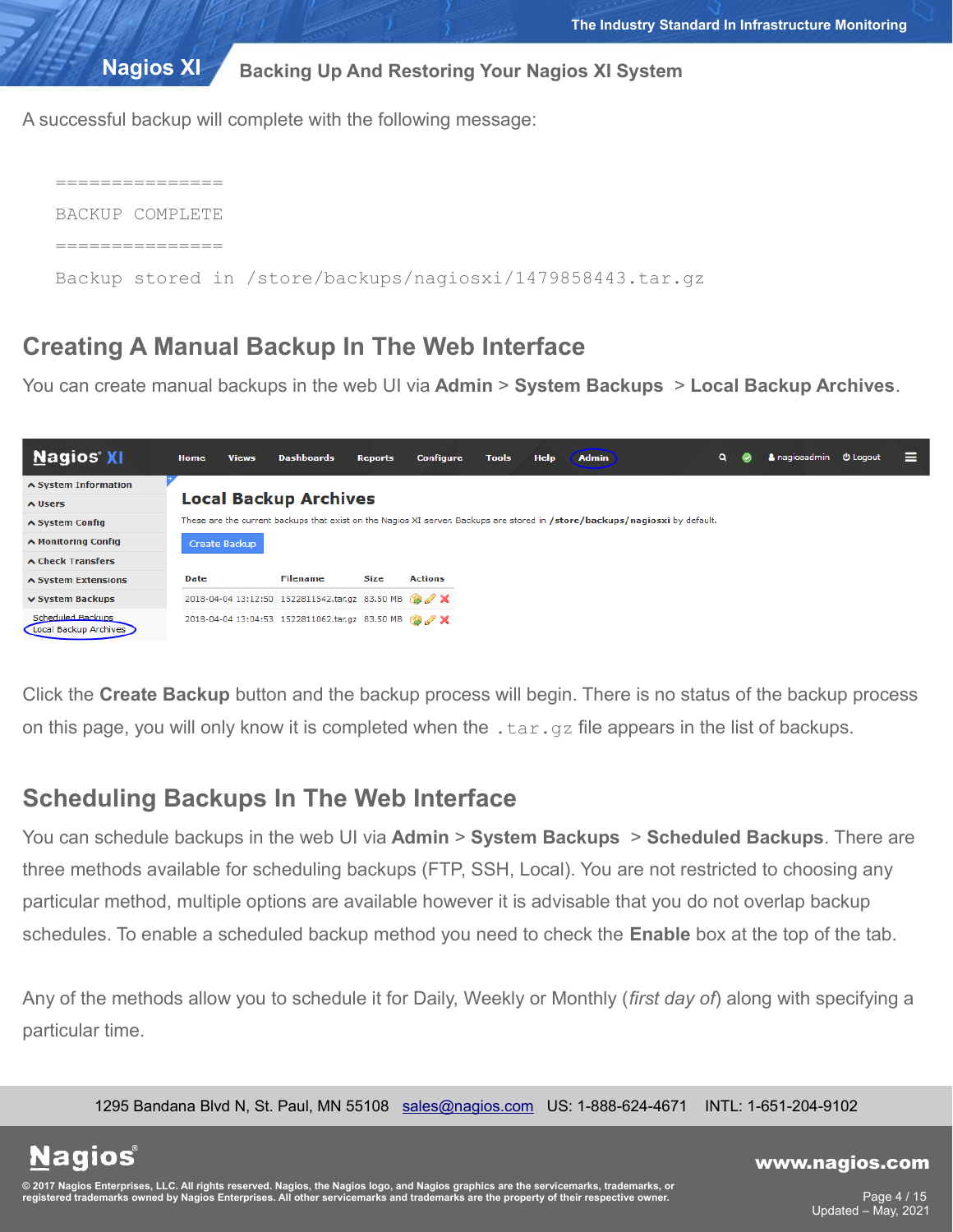Any of the methods allow you to define the **Backup Limit**, this is how many backups you would like to keep before replacing the oldest backup.

# **FTP**

The FTP method requires an FTP connection to exist between your Nagios XI server and the backup server. Ensure that the FTP server has the FTP port open and any necessary software is installed. It is recommend that you create a specific folder and username/password on your FTP server.

- Enable FTP Backups checked
- FTP Server IP address or Hostname of FTP server
- FTP Port 21 (Default)
- FTP Username/Password non-root username/password combination with necessary permissions.

# **SSH**

The SSH method has similar options as the FTP method however it does allow for different authentication types:

- Password
	- Simpler to setup
	- Less secure
- Public Key
	- Requires a public key to be used in conjunction with a passphrase
	- More secure but requires some additional setup [steps explained in the next section](#page-5-0)

## **Local**

The Local method is fairly straight forward, the options do not require explaining. It is recommended that you save a copy of the backups that are created on an another server or backup medium. There's no point in having backups if they reside on a disk that just crashed.

1295 Bandana Blvd N, St. Paul, MN 55108 [sales@nagios.com](mailto:sales@nagios.com) US: 1-888-624-4671 INTL: 1-651-204-9102

**Nagios**®

## [www.nagios.com](https://www.nagios.com/)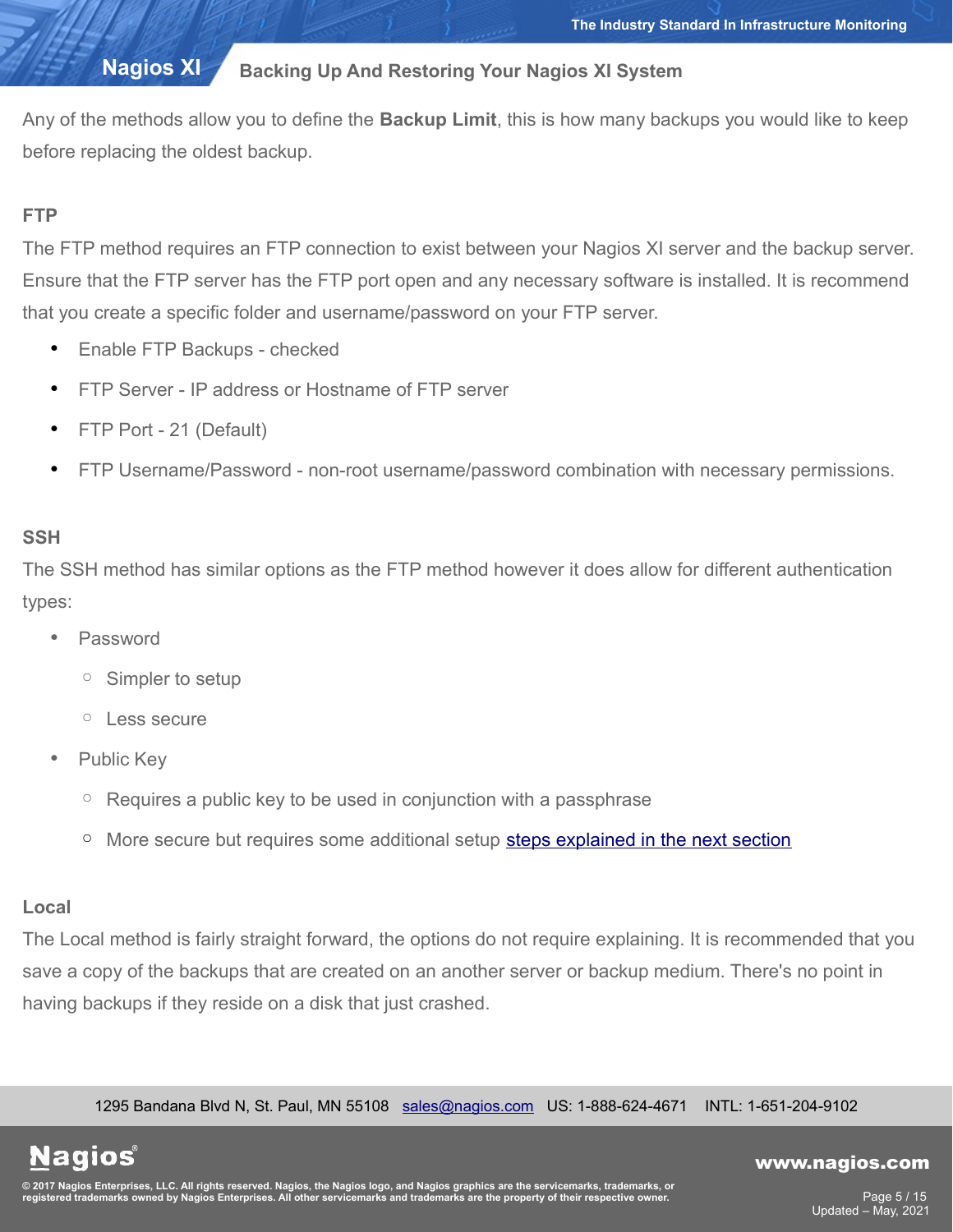# <span id="page-5-0"></span>**Configure SSH Public Key**

After selecting the Public Key method the available options will change. Click the **Generate Public / Private Key** button to create the required keys. The screen will refresh with a message at the top saying *"Successfully created a Public/Private SSH Key pair"* and you will see several fields now populated with values.

| The keys are stored in the                | <b>SSH Auth Type</b>        | <b>A</b> Generate Public / Private Key<br>Public Key $\vert \vee$ |                   |
|-------------------------------------------|-----------------------------|-------------------------------------------------------------------|-------------------|
| /usr/local/nagiosxi/var/keys/             | <b>Public Key Location</b>  | /usr/local/nagiosxi/var/keys/ssh.xi.1570495238.pub                | ■ Show Public Key |
| directory on the Nagios XI server and the | <b>Private Key Location</b> | /usr/local/nagiosxi/var/keys/ssh.xi.1570495238                    |                   |
| filename will be randomly generated.      | <b>Private Key Password</b> | $.$<br>◎                                                          |                   |

You now need to copy the Public Key to the remote machine that will be used for the SSH backups. The key is stored by default on the remote machine in the user's home directory under ./ssh/authorized hosts.

There are two methods available for copying the public key to the remote machine.

You can click the **Show Public Key** button which displays the value of the public key that needs to be placed into the authorized hosts file on the remote machine in the user's home directory under ./ssh/, *steps on how to copy and paste this are not provided here*.

| ssh-rsa AAAAB3NzaC1yc2EAAAADAQABAAABAQCiYW/h<br>/vzhkKOJafk7tu9SvaFRsNiNGuCAJCVapt1+emLcG00D3UL2TxLiP8OHs0Ad3KNr7CRH<br>kvhxSZlqwZF76RHHVzUqZxXq4VyuwtiYWxAuHcOkaOpVXMyRI4Prp/flebVeBsz<br>/XrggRaLxW+PJnkgMHyaHgfH6CpjBWt8f7pU2K3tSWbgQMZGabw0E<br>/uuL6vNQ4+m5tW7os31qcaqBsR1emBnz6Bjvw634zQaaBWoBQWPE<br>/NsbsWgG1M4wylKw6aNSkMMlw330ASESg02UzADJASe82BtWptzbgfnI+XkxaOGbt9<br>OBGkmzhguX9RVLOnTOCfbEJJOdRImRKcW3 | <b>SSH Public Key</b> |  |
|----------------------------------------------------------------------------------------------------------------------------------------------------------------------------------------------------------------------------------------------------------------------------------------------------------------------------------------------------------------------------------------------------------------------|-----------------------|--|
|                                                                                                                                                                                                                                                                                                                                                                                                                      |                       |  |

You can also copy the key from a terminal session from the Nagios XI server. Executing the command in a terminal session it is a fool-proof way of ensuring the public key is correctly copied to the remote machine.

In this case the remote machine has a nagios user account and this will be used in the next command.

Establish a terminal session to your Nagios XI server and execute the following commands:

1295 Bandana Blvd N, St. Paul, MN 55108 [sales@nagios.com](mailto:sales@nagios.com) US: 1-888-624-4671 INTL: 1-651-204-9102

**Nagios**®

### [www.nagios.com](https://www.nagios.com/)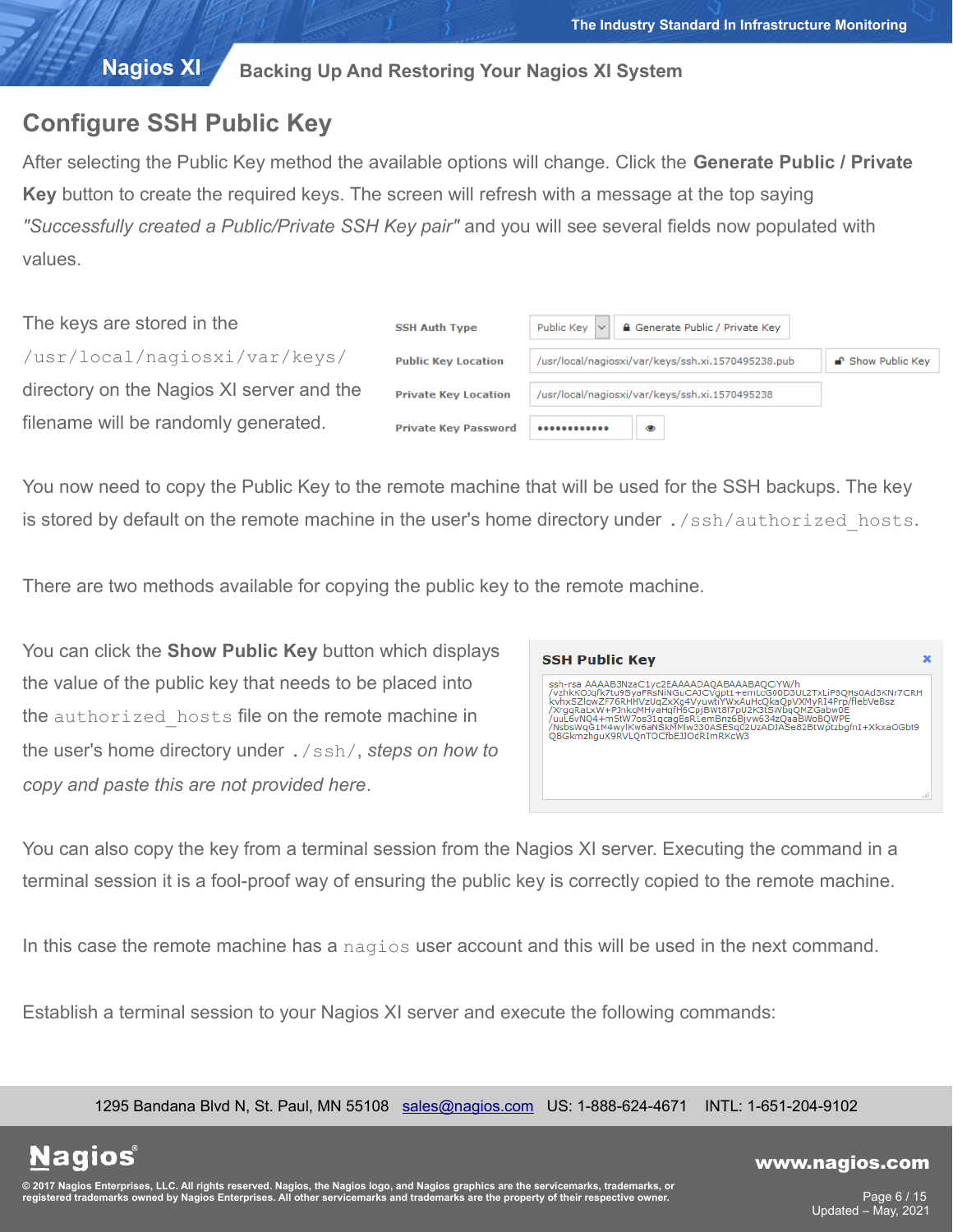cd /usr/local/nagiosxi/var/keys/

ssh-copy-id -i ssh.xi.1570495238.pub nagios@remote machine

There are several options in that command that require explaining:

- ssh.xi.1570495238.pub
	- This is the public key being copied, refer to the **Public Key Location** field for this value
- nagios@remote\_machine
	- $\degree$  nagios is the user account on the remote machine
		- This account requires a password, if it doesn't have one then the following command can be executed on the remote machine to define a password:
			- passwd nagios
	- remote\_machine
		- This is the remote machine you are using for SSH backups
		- What you type here will need to be the same value you use in the **SSH Server** field

When you execute the command you'll first see output similar to this:

The authenticity of host 'remote machine (2001:44b8:3132:25:10:25:5:32)' can't be established. ECDSA key fingerprint is 5e:ef:1c:c4:f9:6b:95:29:fd:57:93:44:16:00:aa:e1.

Are you sure you want to continue connecting (yes/no)? **Yes**

You need to type **Yes** to proceed.

You will then be shown output similar to:

/usr/bin/ssh-copy-id: INFO: attempting to log in with the new key(s), to filter out any that are already installed /usr/bin/ssh-copy-id: INFO: 1 key(s) remain to be installed – if you are

1295 Bandana Blvd N, St. Paul, MN 55108 [sales@nagios.com](mailto:sales@nagios.com) US: 1-888-624-4671 INTL: 1-651-204-9102

**Nagios®** 

### [www.nagios.com](https://www.nagios.com/)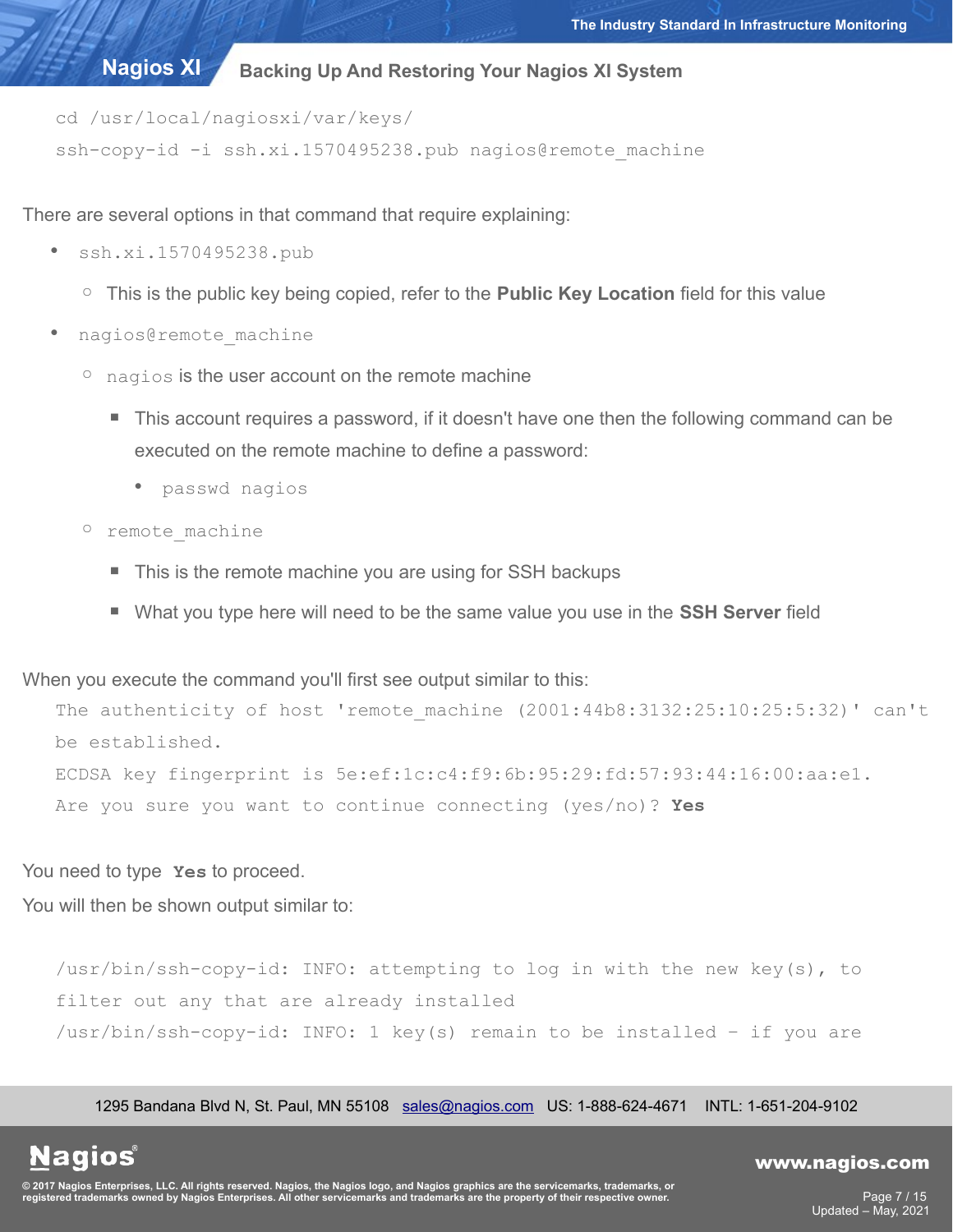prompted now it is to install the new keys nagios@remote machine's password:

You will need to type the password of the user account on the remote machine. If it was successful then the output should be similar to:

```
Number of key(s) added: 1
```
Now try logging into the machine, with: "ssh 'nagios@remote\_machine'" and check to make sure that only the key(s) you wanted were added.

To confirm that it was successful you can now execute the following command:

ssh -i ssh.xi.1570495238 nagios@remote machine

You will be prompted with the following:

**Nagios**®

Enter passphrase for key 'ssh.xi.1570495238':

The passphrase can be obtained from the Nagios XI **Scheduled Backups** page by clicking the **eye** icon next to the **Private Key Password** field. After typing it you should be logged in as follows:

Last login: Wed Apr 4 15:00:30 2018 from nagios xi server

This means you have correctly copied the key to the remote server. Type **exit** to logout of the remote server.

1295 Bandana Blvd N, St. Paul, MN 55108 [sales@nagios.com](mailto:sales@nagios.com) US: 1-888-624-4671 INTL: 1-651-204-9102

© 2017 Nagios Enterprises, LLC. All rights reserved. Nagios, the Nagios logo, and Nagios graphics are the servicemarks, trademarks, or<br>registered trademarks owned by Nagios Enterprises. All other servicemarks and trademark

## [www.nagios.com](https://www.nagios.com/)

Page 8 / 15 Updated – May, 2021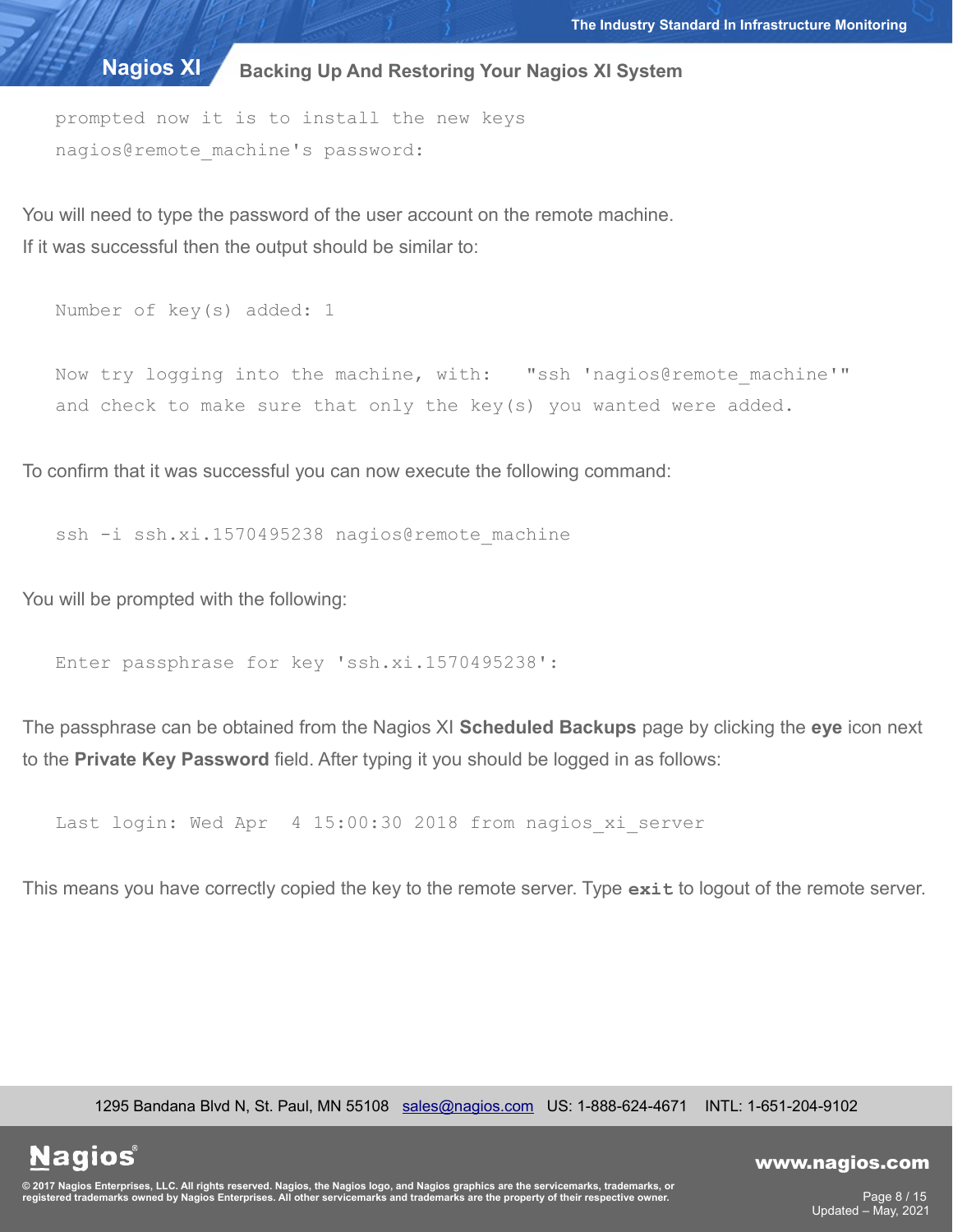# **Nagios XI**

# **Backing Up And Restoring Your Nagios XI System**

The last step is to define the settings on the Nagios XI **Scheduled Backups** page. You will need to define:

- **SSH Server**
	- The address of the remote server
- **SSH Port** 
	- The port used for SSH, 22 is the default
- **SSH Username**
	- This is the username to connect as, explained above
- The Key fields will already be populated
- **Remote Directory**
	- The location that backups will be stored in

Once you've populated the field, click the **Update Settings** button to save the values. The screen will refresh and will display *"Updated scheduled backup settings"* at the top of the page.

You should now test that it works correctly.

- **Test Connection**
	- This will confirm if it can connect
- **Test SCP Transfer**
	- This will confirm that a file can be copied to the remote location
	- If it fails you may need to correctly define the permissions on the remote server, for example:
		- chown -R nagios: nagios /backups/nagiosxi
		- chmod o+w /backups/nagiosxi

Once you have completed these steps the SSH backups are now configured to use a Private Key.

1295 Bandana Blvd N, St. Paul, MN 55108 [sales@nagios.com](mailto:sales@nagios.com) US: 1-888-624-4671 INTL: 1-651-204-9102

**Nagios®** 

## [www.nagios.com](https://www.nagios.com/)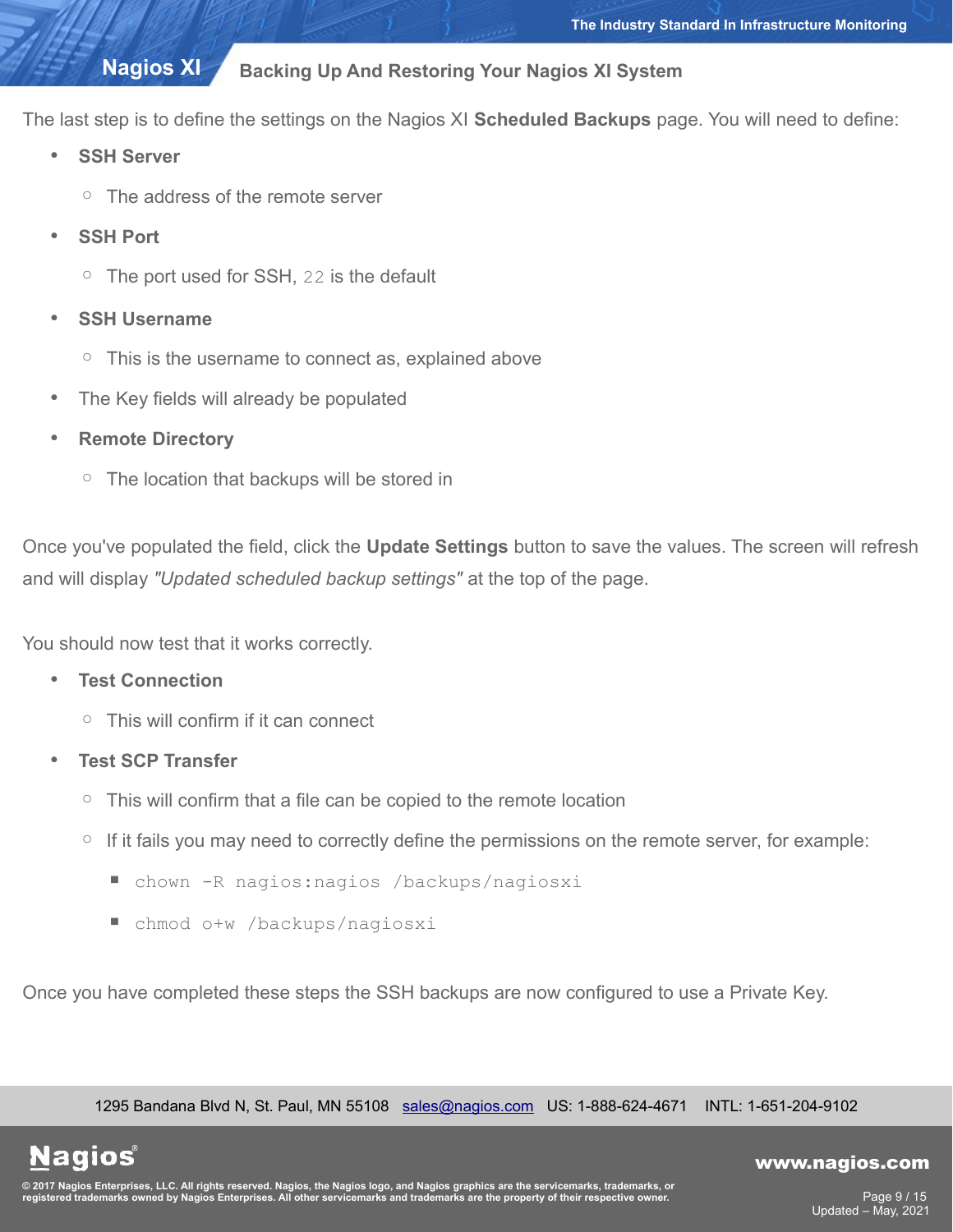# **Nagios XI**

## **Backing Up And Restoring Your Nagios XI System**

# **Restoring Overview**

The restore script for Nagios XI can be used for the following scenarios:

- Restoring a Nagios XI server that died or crashed (on the same server or a different server)
- Migrating Nagios XI from:
	- Different server types:
		- **Physical to Physical**
		- **Physical to Virtual**
		- **Virtual to Virtual**
		- **Virtual to Physical**
	- Different server versions and architectures, for example:
		- CentOS 5.x x86 to CentOS 7.x x86\_64
		- CentOS 6.x x86\_64 to RHEL 7.x x86\_64
		- CentOS  $6.x x86$  64 to Ubuntu 18.x  $x86$  64
		- Note: Additional steps are required when restoring to a different OS family (see below). Migration is possible between any of our [supported distributions and architectures.](https://support.nagios.com/kb/article.php?id=12)

Before you restore from a backup, you must make sure that you have performed an installation of Nagios XI on the target machine you plan on restoring. This ensures that required users, groups, and packages are setup and installed on the target system.

The version of the fresh install of Nagios XI that you are restoring to needs to match the version of Nagios XI that the backup was taken from. For example:

Backup was created on Nagios XI 5.2.2

The server you are restoring to must have Nagios XI 5.2.2 installed on it

All versions of Nagios XI can be downloaded from the following page:

1295 Bandana Blvd N, St. Paul, MN 55108 [sales@nagios.com](mailto:sales@nagios.com) US: 1-888-624-4671 INTL: 1-651-204-9102

**Nagios**®

### [www.nagios.com](https://www.nagios.com/)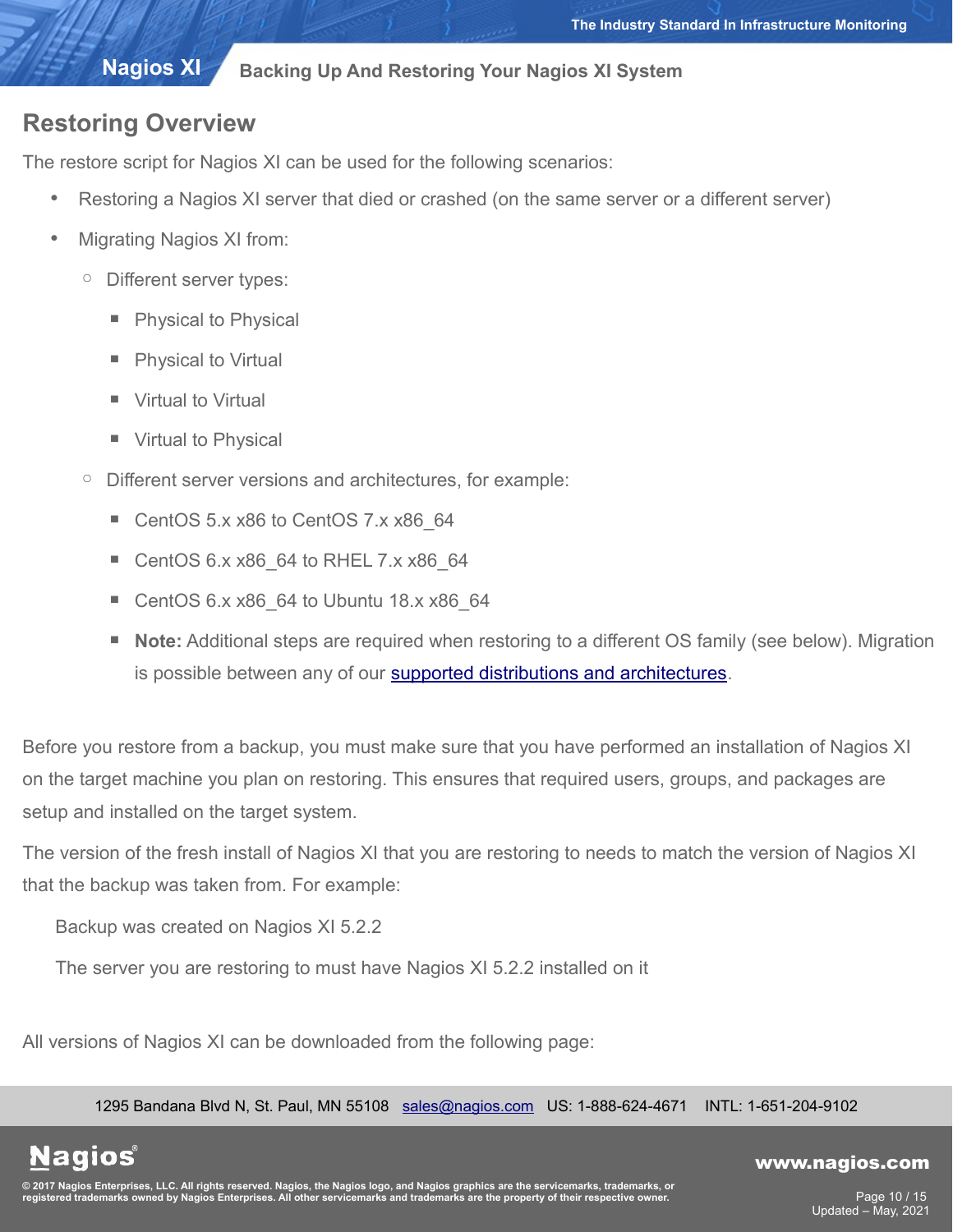# <https://assets.nagios.com/downloads/nagiosxi/versions.php>

After performing the restore you can then proceed to upgrade to the latest version available.

The restore script will restore the components of Nagios XI as outlined in the **Backup Overview** section of this document. If the components exist, they will be deleted and/or overwritten.

The script will destroy any existing configurations and data on the server you are restoring Nagios XI to.

It is important that there is enough free disk space on the server as the restore script will:

- **Extract the .tar.gz file to** /store/backups/nagiosxi/
- Copy the extracted files to the correct locations
- Remove the extracted  $tan.$ gz folder when the restore completes

**NOTE:** If you changed your MySQL root password to something different than "nagiosxi" (the default), you will need to edit the script and change the themysqlpass= definition found in the first few lines of the script.

If you have offloaded your databases to an external MySQL server using our offload procedure:

- The restore script will restore the databases to the offloaded MySQL server as it gathers this information from the backup file
- In the event that your MySQL server also died, you will need to create a duplicate MySQL server for the restore script to succeed, as it wants to restore to the server defined in the backup file
	- Simply follow our the offload procedure to setup the offloaded server with the same IP address, usernames and passwords
	- If you don't know these passwords, you can recover these by:
		- **Extract the backup** .tar.gz file
		- In the extracted files you will need to extract the  $n$ agiosxi.tar.gz file
		- **The In those extracted files locate** usr/local/nagiosxi/var/xi-sys.cfq and this file will contain the usernames and passwords

1295 Bandana Blvd N, St. Paul, MN 55108 [sales@nagios.com](mailto:sales@nagios.com) US: 1-888-624-4671 INTL: 1-651-204-9102

**Nagios®** 

## [www.nagios.com](https://www.nagios.com/)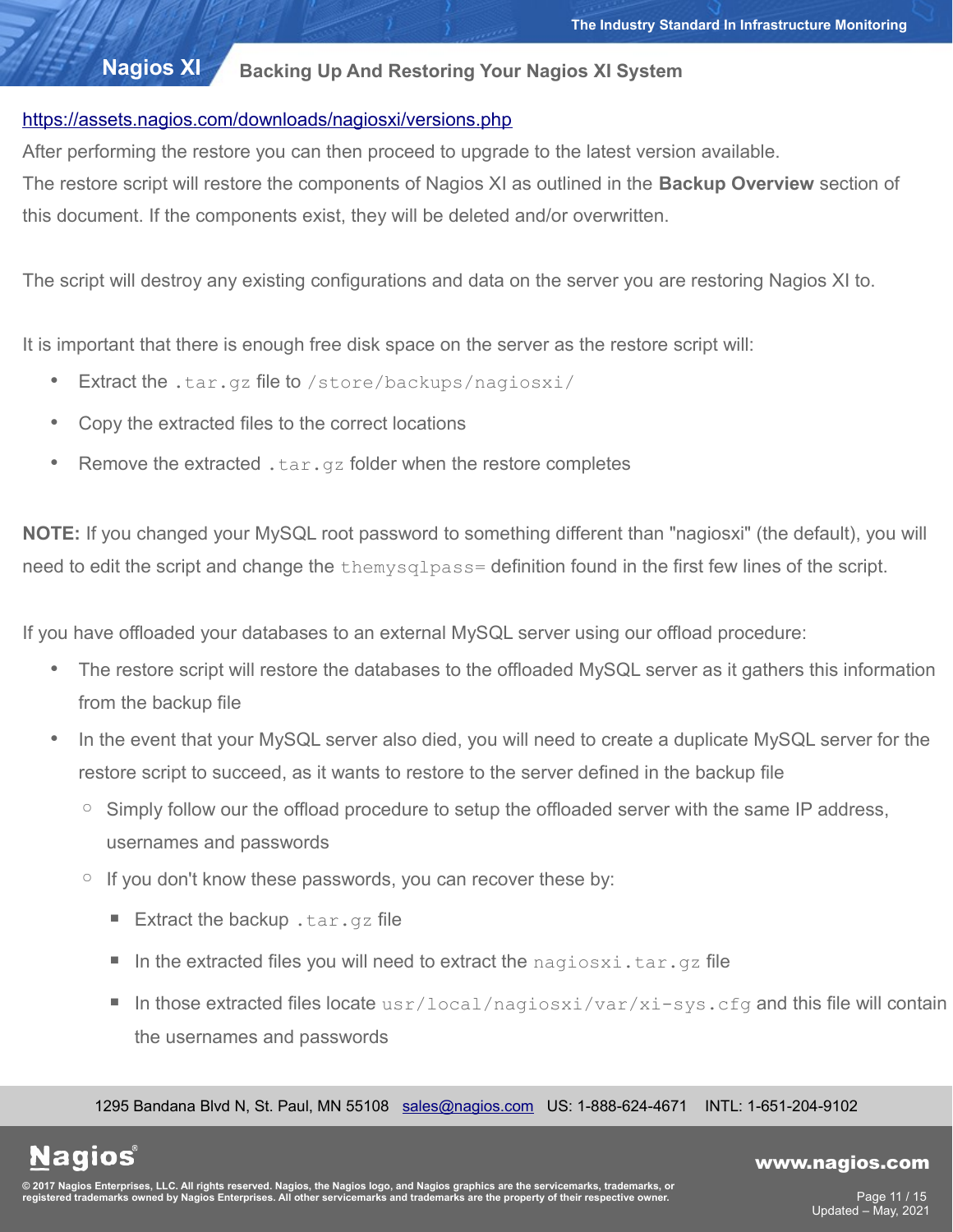**NOTE:** If you have Nagios XI configured with a RAM Disk you need to make sure the system you are restoring to already has the RAM Disk configured, please refer to the following documentation: [Utilizing a RAM Disk in Nagios XI](https://assets.nagios.com/downloads/nagiosxi/docs/Utilizing_A_RAM_Disk_In_NagiosXI.pdf)

# **Restoring A Backup From The Command Line**

To restore a backup of your Nagios XI system it you must execute the restore script from the command line. If you are performing the restore on a new system you will need to copy the  $tan, qz$  file to the /store/backups/nagiosxi/ directory.

To restore a backup of your Nagios XI system from the command line, establish a terminal session to your Nagios XI server as the root user. Start the restore by running the following script, pointing it to the full location of the .tar.qz file:

/usr/local/nagiosxi/scripts/restore\_xi.sh </full/path/to/backupfile.tar.gz>

Example:

```
/usr/local/nagiosxi/scripts/restore_xi.sh /store/backups/nagiosxi/1279411912.tar.gz
```
Wait while the restore is performed.

A successful restore will complete with the following message:

===============

RESTORE COMPLETE

===============

1295 Bandana Blvd N, St. Paul, MN 55108 [sales@nagios.com](mailto:sales@nagios.com) US: 1-888-624-4671 INTL: 1-651-204-9102

**Nagios®** 

### [www.nagios.com](https://www.nagios.com/)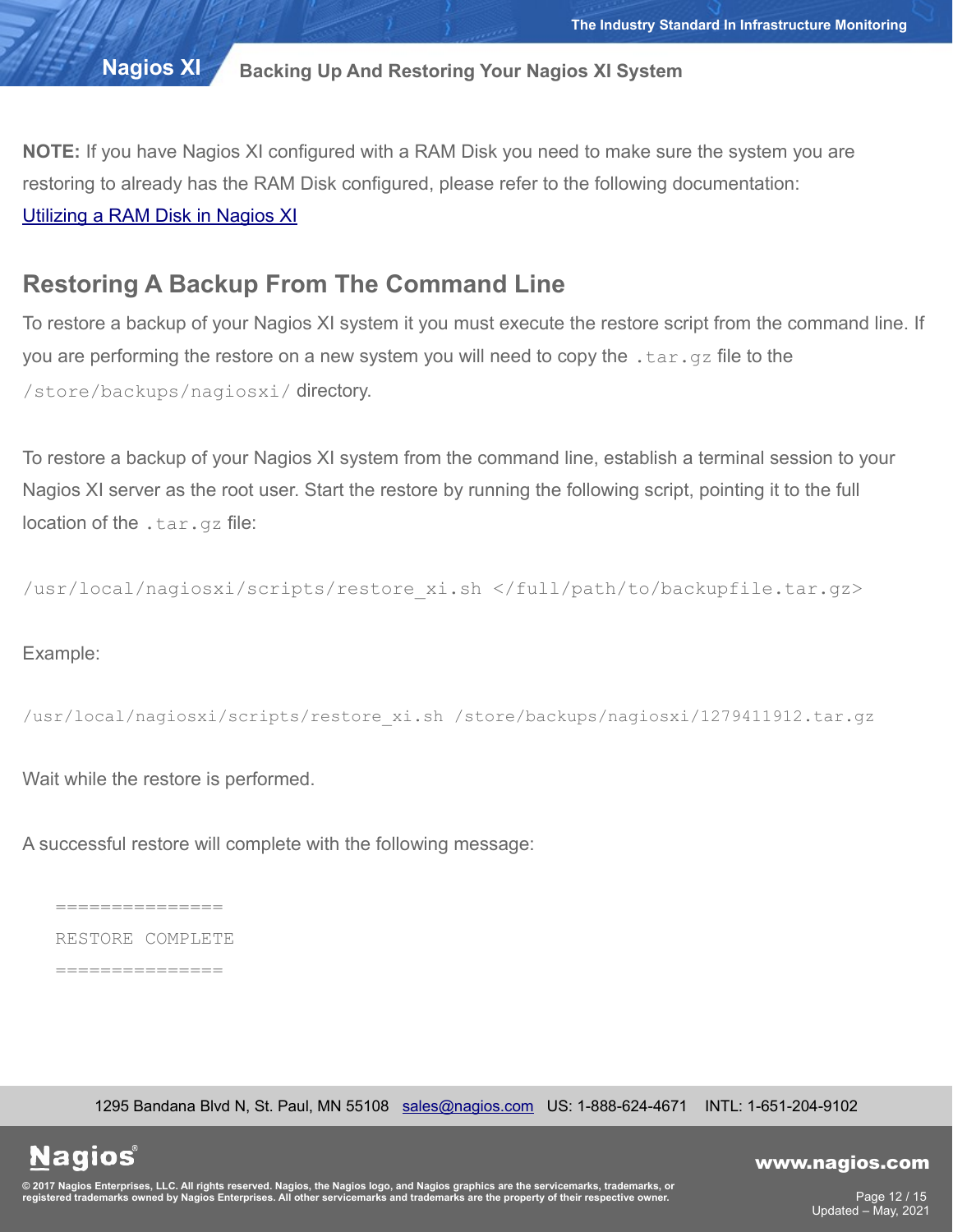# **Nagios XI**

# **Backing Up And Restoring Your Nagios XI System**

# **After The Restore**

If you performed a restore on the same server that the backup was created on, you only need to login to Nagios XI to confirm it is working as expected.

If you restored Nagios XI to a different server the following additional steps may be required.

# **Changed IP Address**

If the IP Address of your Nagios XI server changed, the following needs to be checked / updated:

- Navigate to **Admin** > **System Config** > **System Settings** and ensure the **Program URL** and **External URL** are correct
- Navigate to **Admin** > **System Config** > **License Information** and ensure the server is licensed
- Reconfigure and agents/clients like NRPE or NSClient++ to allow the new IP address to connect

# **Changed Operating System Version / Architecture / Family**

If you are restoring a backup from a different OS version, architecture or family this can be a problem because the backup is overwriting the compiled binaries. To fix this you will need to execute the following commands:

```
cd /tmp/
wget https://assets.nagios.com/downloads/nagiosxi/scripts/restore_repair.sh
chmod +x restore repair.sh
./restore_repair.sh
```
The script downloads the Nagios XI tarball for the version you have restored and installs a series of components, this fixes a few minor incompatibilities between the operating systems.

If you are migrating to a RHEL/CentOS 8 system and you are using PostgreSQL for the nagiosxi database, please follow the steps in the Resolution section of the KB article below:

<https://support.nagios.com/kb/article/nagios-xi-sql-error-nagiosxi-error-syntax-error-754.html>

1295 Bandana Blvd N, St. Paul, MN 55108 [sales@nagios.com](mailto:sales@nagios.com) US: 1-888-624-4671 INTL: 1-651-204-9102

**Nagios**®

### [www.nagios.com](https://www.nagios.com/)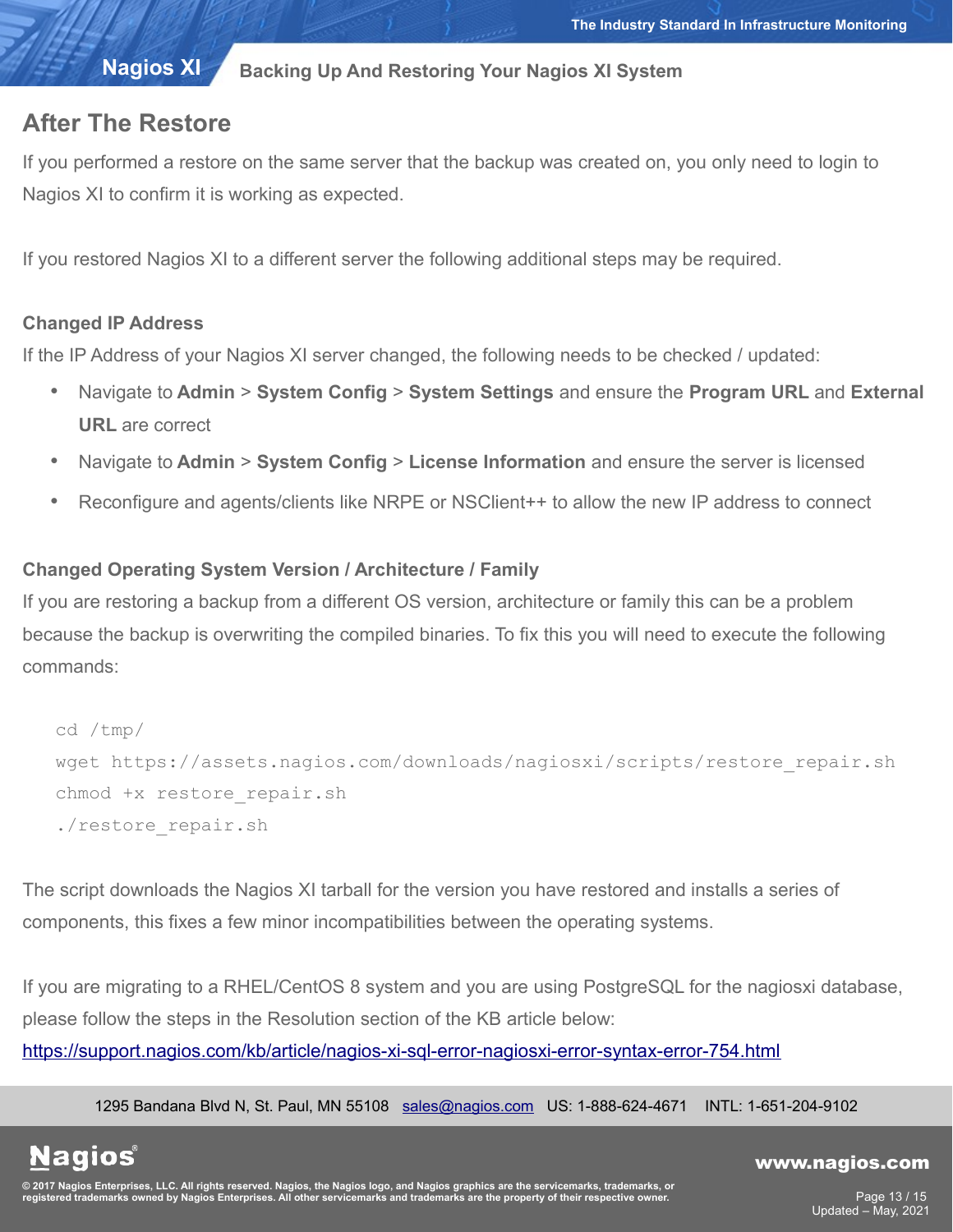Additionally, if you migrated from a 32bit to 64bit machine, you'll have to convert the performance data to XML and import it into RRD's on the new machine. Please, follow the steps outlined in the KB article below:

<https://support.nagios.com/kb/article.php?id=166>

# **Backup Troubleshooting**

If you see the following error when attempting an FTP backup:

Error uploading file. Directory given may not exist.

Check the Use Passive Mode checkbox in the FTP tab on the Scheduled Backups page.

# **Restore Troubleshooting**

In certain circumstance the restore can fail, generally the script will give an error message which can highlight the reason for the failure. After fixing problem re-run the restore script again.

**Note:** If you changed the themysqlpass= definition in the restore script, you will most likely need to make that change again as the restore script will have been deleted and restored from the backup.

The most common problem experienced in the restore script is MySQL permission issues:

ERROR 1045 (28000): Access denied for user 'root'@'10.26.5.12' (using password: YES) Error restoring MySQL database 'nagios' - check the password in this script!

Generally these are resolved by changing the themysqlpass= definition in the restore script to match that of your root password on your MySQL server.

If you have offloaded your MySQL databases to an external server, you may need to grant the root user permission to connect to allow the restore to work. The following commands will do just that (these commands will use mypassword as the example password).

Establish a terminal session to your offloaded MySQL server and execute the following commands:

mysql -u root -p'mypassword'

**Nagios®** 

1295 Bandana Blvd N, St. Paul, MN 55108 [sales@nagios.com](mailto:sales@nagios.com) US: 1-888-624-4671 INTL: 1-651-204-9102

© 2017 Nagios Enterprises, LLC. All rights reserved. Nagios, the Nagios logo, and Nagios graphics are the servicemarks, trademarks, or<br>registered trademarks owned by Nagios Enterprises. All other servicemarks and trademark

## [www.nagios.com](https://www.nagios.com/)

Page 14 / 15 Updated – May, 2021